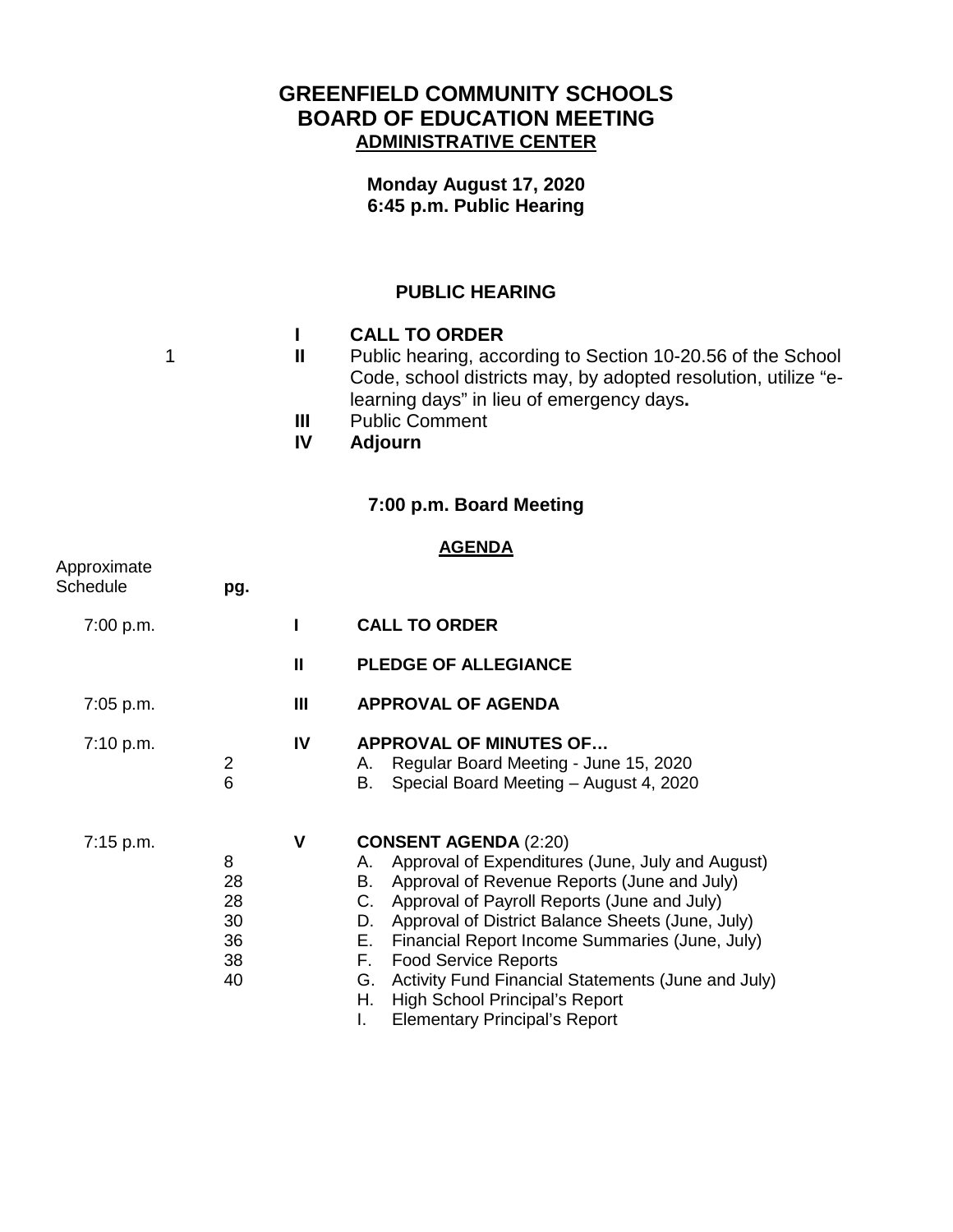| 7:20 p.m. | VI<br>44<br>47<br>48<br>49<br>50<br>51<br>52<br>53<br>54<br>56<br>62<br>69 | Ι. | <b>INFORMATION</b><br>District Highlights - Tour of District FFA Program<br>А.<br>В.<br><b>Foundation Report</b><br>C.<br><b>FRIS</b> - Financial Update<br><b>Facilities Report</b><br>D.<br>Е.<br><b>Transportation Report</b><br>F.<br>Personnel:<br>1. Accept Guidance Counselor Resignation - Missy Struif<br>2. Accept HS PE Teacher Resignation - Caleb Williams<br>3. Hire HS English Teacher - Danielle Dorks<br>4. Reassign HS Girls' Basketball Asst. Coach to Head Coach-<br>Jeremy Lansaw<br>5. Reassign Football Coach #2 to #1 - Jon Dierkes<br>6. Authorize Supt. to post for HS Girls' Basketball Asst. Coach<br>7. Accept HS Football Asst. Coach Resignation - Austin Plogger<br>8. Authorize Supt. to post for Football Asst. Coach<br>Insurance Committee Report<br>G.<br>FY 21 Tentative Budget Placed on Review for 30 Days<br>H.<br>7:180 Bullying Policy Review<br>Board Policy Review - Information Only<br>J.<br>K. EBF Spending Plan Review<br>Increasing Capital Outlay amount<br>L.<br>Hunt Scholarship Loan Application<br>М. |
|-----------|----------------------------------------------------------------------------|----|--------------------------------------------------------------------------------------------------------------------------------------------------------------------------------------------------------------------------------------------------------------------------------------------------------------------------------------------------------------------------------------------------------------------------------------------------------------------------------------------------------------------------------------------------------------------------------------------------------------------------------------------------------------------------------------------------------------------------------------------------------------------------------------------------------------------------------------------------------------------------------------------------------------------------------------------------------------------------------------------------------------------------------------------------------------|
| 8:00 p.m. | VII                                                                        |    | <b>OPPORTUNITY FOR CITIZENS TO SPEAK</b>                                                                                                                                                                                                                                                                                                                                                                                                                                                                                                                                                                                                                                                                                                                                                                                                                                                                                                                                                                                                                     |
| 8:05 p.m. | VIII                                                                       |    | <b>Executive Session</b><br>For the purpose of considering the appointment, employment,<br>А.<br>compensation, discipline, performance, or dismissal of specific<br>employees or any other issues that may be properly considered under<br>executive session rules.                                                                                                                                                                                                                                                                                                                                                                                                                                                                                                                                                                                                                                                                                                                                                                                          |
| 8:30 p.m. | IX<br>49<br>50<br>51<br>52<br>53<br>54                                     |    | <b>ACTION ITEMS</b><br>Personnel:<br>А.<br>1. Accept Guidance Counselor Resignation - Missy Struif<br>2. Accept HS PE Teacher Resignation - Caleb Williams<br>3. Hire HS English Teacher - Danielle Dorks<br>4. Reassign HS Girls' Basketball Asst. Coach to Head Coach-<br>Jeremy Lansaw<br>5. Reassign Football Coach #2 to #1 - Jon Dierkes<br>6. Authorize Supt. to post for a HS Girls' Basketball Asst. Coach<br>7. Accept HS Football Asst. Coach Resignation - Austin Plogger<br>8. Authorize Superintendent to post for a Football Asst. Coach.<br>Set Non-union salaries for 2020-2021<br>В.<br>$C_{1}$<br>Authorize Superintendent to Publish Notice and Set Date of<br>9/22/2020 for Budget Hearing at 6:45 p.m.<br>Consideration and action upon Facilities Report<br>D.<br>Consideration and action upon Transportation Report<br>Е.<br>Consideration and action upon Insurance Committee Report<br>Е.                                                                                                                                         |